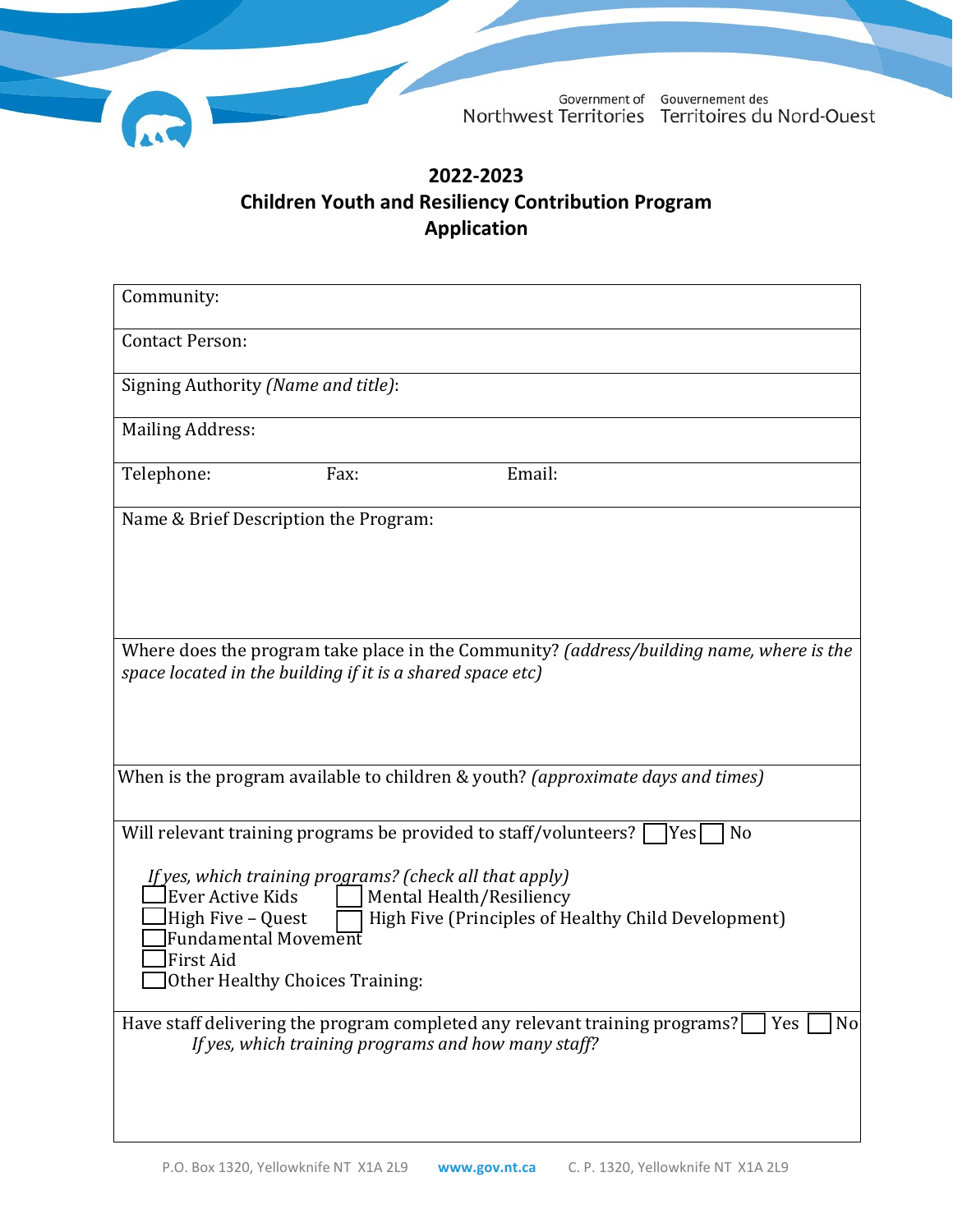

Government of Gouvernement des<br>Northwest Territories Territoires du Nord-Ouest

#### **BUDGET**

| <b>Revenue Source</b>               | <b>Contribution Amount</b> |
|-------------------------------------|----------------------------|
| Children & Youth Resiliency Funding |                            |
| <b>Community Contribution</b>       |                            |
| Other (Please Specify)              |                            |
|                                     |                            |
| <b>Total Revenue</b>                |                            |

| <b>Expense Items</b>     |                       | Cost |
|--------------------------|-----------------------|------|
| <b>Training Expenses</b> |                       |      |
| Transportation           |                       |      |
| Per Diems                |                       |      |
| <b>Registration Fees</b> |                       |      |
| Accommodations           |                       |      |
| <b>Workshop Fees</b>     |                       |      |
| Materials & Supplies     |                       |      |
| Program Costs            |                       |      |
| Other (Please List)      |                       |      |
|                          |                       |      |
|                          | <b>Total Expenses</b> | \$   |

# **SIGNATURES**

| <b>Signature of Applicant</b> | Date               |  |
|-------------------------------|--------------------|--|
|                               |                    |  |
| Print Name of Applicant       | Title of Applicant |  |